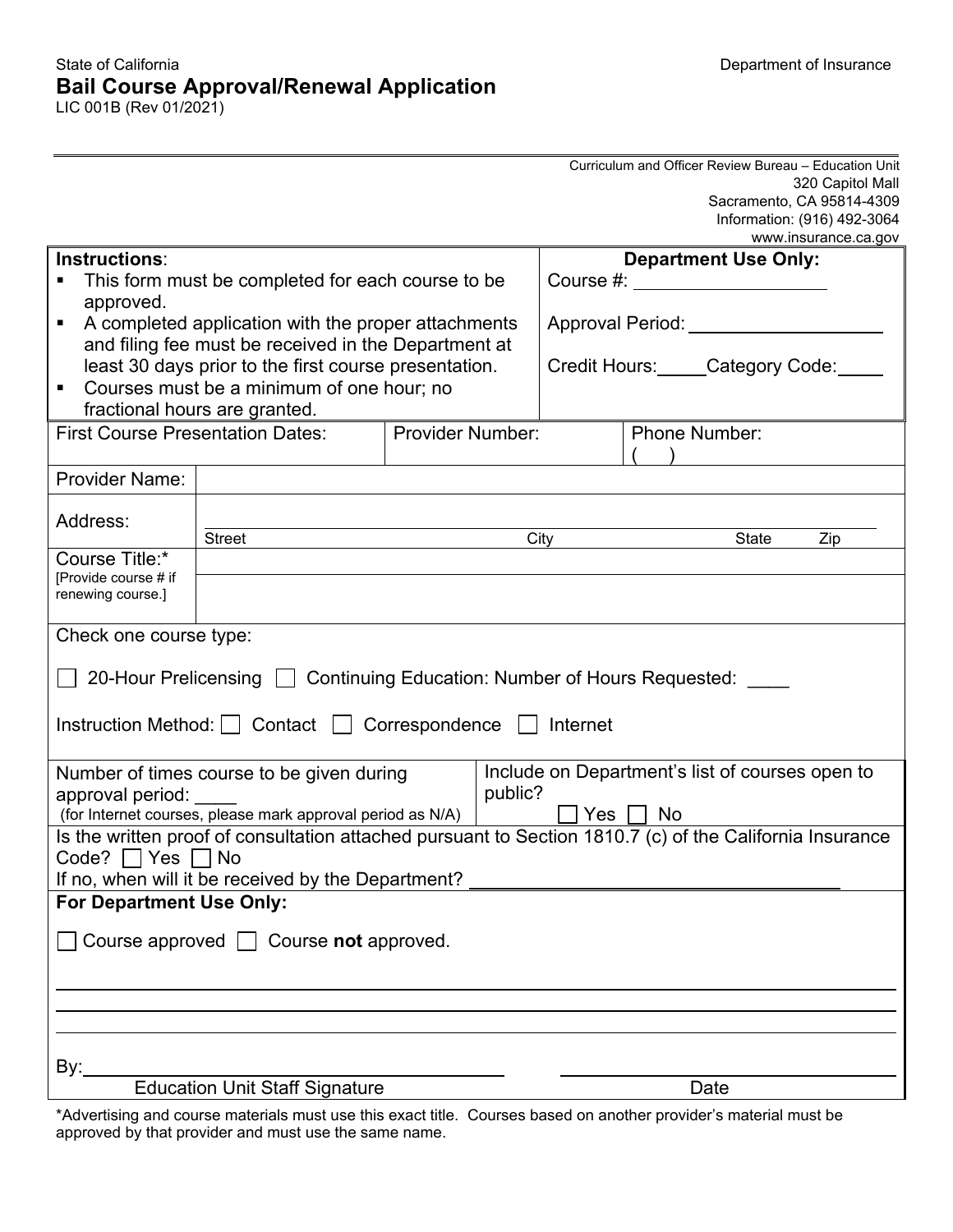### **Required Attachments:**

## **A. For Contact Courses:**

- 1.  $\Box$  A detailed statement on how the course is relevant to bail topics and products.
- 2.  $\Box$  A detailed outline of approximately one page per hour of instruction including the time each topic is being presented.
- $3. \Box$  A copy of all materials presented to each student if a detailed outline is not submitted with application.
- 4.  $\Box$  An agenda showing the beginning and ending times, breaks, and time allotted for exams, if applicable.
- 5. A completed Class Presentation Schedule form for each presentation.
- 6.  $\Box$  A current authorization letter from the author or publisher if using another vendor's source material as the basis for the course.
- 7. California prelicensing curriculum and educational objectives with every line pagereferenced to the source book(s) used. **(For Prelicensing Courses Only)**

# **B. For Correspondence or Internet Courses:**

- 1.  $\Box$  A detailed statement on how the course is relevant to bail topics and products.
- 2.  $\Box$  Audio cassette, video tape, computer diskette, text book for the course or copy of the text cover, copyright page and table of contents if using another vendor's pre-approved material/book.
- $3.$   $\Box$  Internet courses must include your Internet address, security measures, log-on and password for our review of course(s). Answers to exam questions must reference section and screen for answer source.
- 4.  $\Box$  A final examination with a minimum of three questions for each hour of credit and with questions scrambled (questions not in chapter order).
- $5.$   $\Box$  Answers to all exam questions with page and paragraph referencing to the providers course material.
- 6.  $\Box$  A current authorization letter from the author or publisher if using another vendor's source material.
- $7. \Box$  Copy of instruction sheet sent to students.
- 8.  $\Box$  For an Internet course, a description of the measures the provider will employ to ensure that students are actively engaged in course material for the entirety of the prescribed time.
- $9. \Box$  For a correspondence course, a provider must maintain a declaration signed by each student under penalty of perjury, under the laws of the State of California, declaring that the student was engaged with the course material for the entirety of the prescribed time. (Section 2105.7 (g) of the California Code of Regulations)

# **Certification:**

I certify under penalty of perjury that I have read and understand the information and requirements contained in this application, that all statements are true, and nothing has been withheld which would influence a complete evaluation of this course.

 $\overline{a}$ Original Signature of Provider Director **Director** Date

 $\overline{a}$ Printed Name of Provider Director